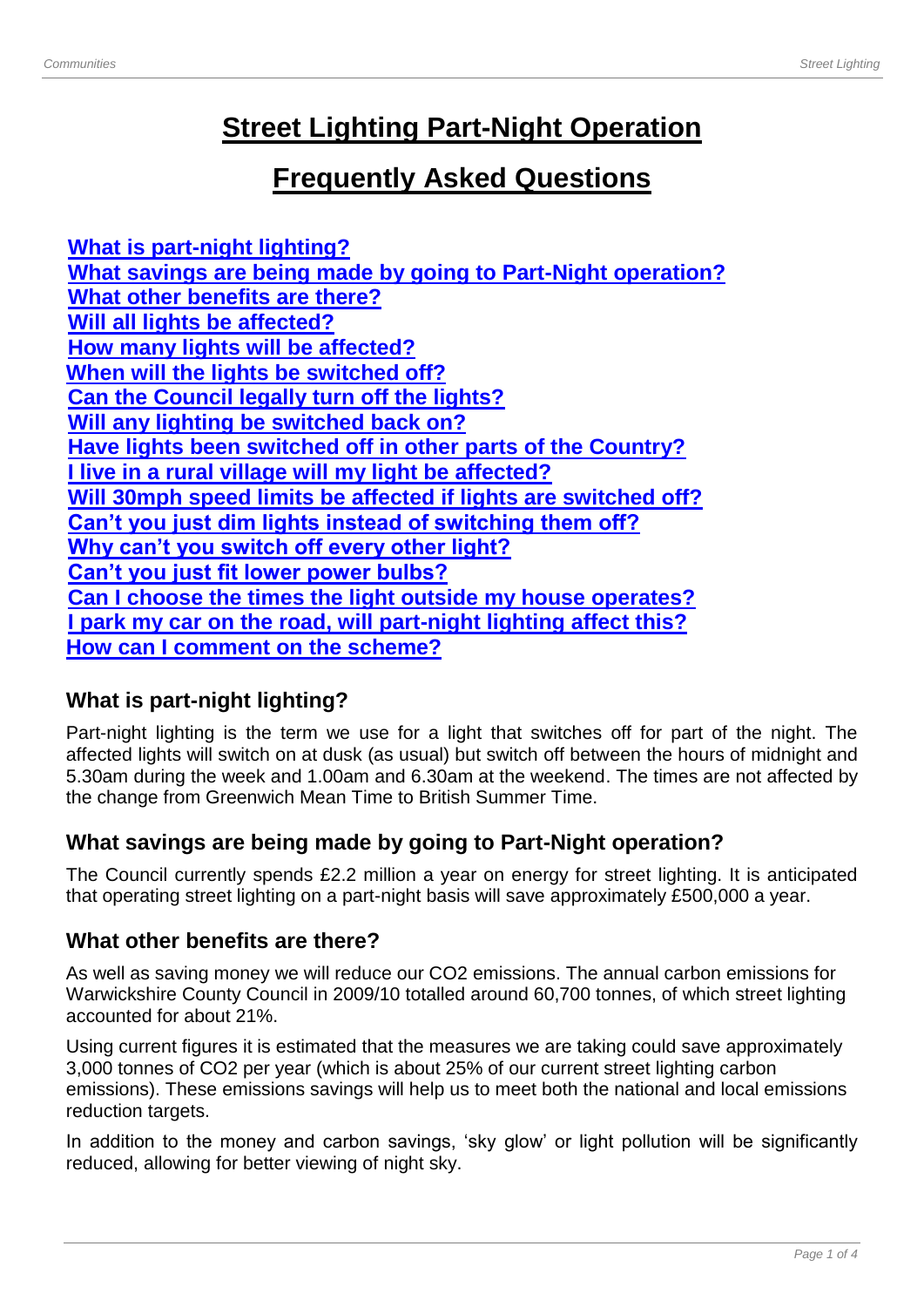#### <span id="page-1-0"></span>**Will all lights be affected?**

No. There are certain locations where we will not be operating part-night lighting, these are:

- Where there are potential hazards on the highway such as roundabouts, traffic signal controlled junctions, central carriageway islands, traffic calming features, road humps etc.
- At formal pedestrian crossings (Zebra, Pelican, Puffin, Toucan and Pegasus).
- Areas covered by permanent Local Authority/Police CCTV cameras.
- Areas adjacent to elderly people care homes, sheltered accommodation complexes and A&E departments.
- Lighting adjacent to operational taxi ranks.
- Lighting on public footpaths, alleyways and cycle paths which are located away from roads.
- Parish, Town, District or Borough Council owned lighting will not be affected by Warwickshire County Council's changes.

#### <span id="page-1-2"></span>**When will the lights be switched off?**

We have been fitting the necessary switching equipment to the lighting columns throughout the financial year 2012/13. At the County Council Cabinet meeting on 18<sup>th</sup> October 2012 the decision was made to implement the changes on a phased approach starting 1<sup>st</sup> December 2012. The changes will be made in District/Borough areas on the dates detailed below:

| Area                      | <b>Implementation date</b>    |
|---------------------------|-------------------------------|
| <b>North Warwickshire</b> | 1 <sup>st</sup> April 2013    |
| Nuneaton and Bedworth     | $1st$ February 2013           |
| Rugby                     | 1 <sup>st</sup> February 2013 |
| Stratford                 | 1 <sup>st</sup> April 2013    |
| Warwick                   | 1 <sup>st</sup> December 2012 |

#### <span id="page-1-1"></span>**How many lights will be affected?**

It is difficult to say exactly how many lights will be operated on a part-night basis until all assessments have been undertaken. However, we are looking at operating approximately 80% of the County Council owned lights on a part-night basis throughout the County. This equates to approximately 39,000 lights.

#### <span id="page-1-3"></span>**Can the Council legally turn off the lights?**

Yes. There is no statutory requirement on Local Authorities in the UK to light the highway. The law states that:

- The Highways Act empowers local authorities to light roads but does not place a duty to do so.
- The Council has a duty of care to road users and has an obligation to light permanent obstructions on the highway, such as speed humps and central refuges.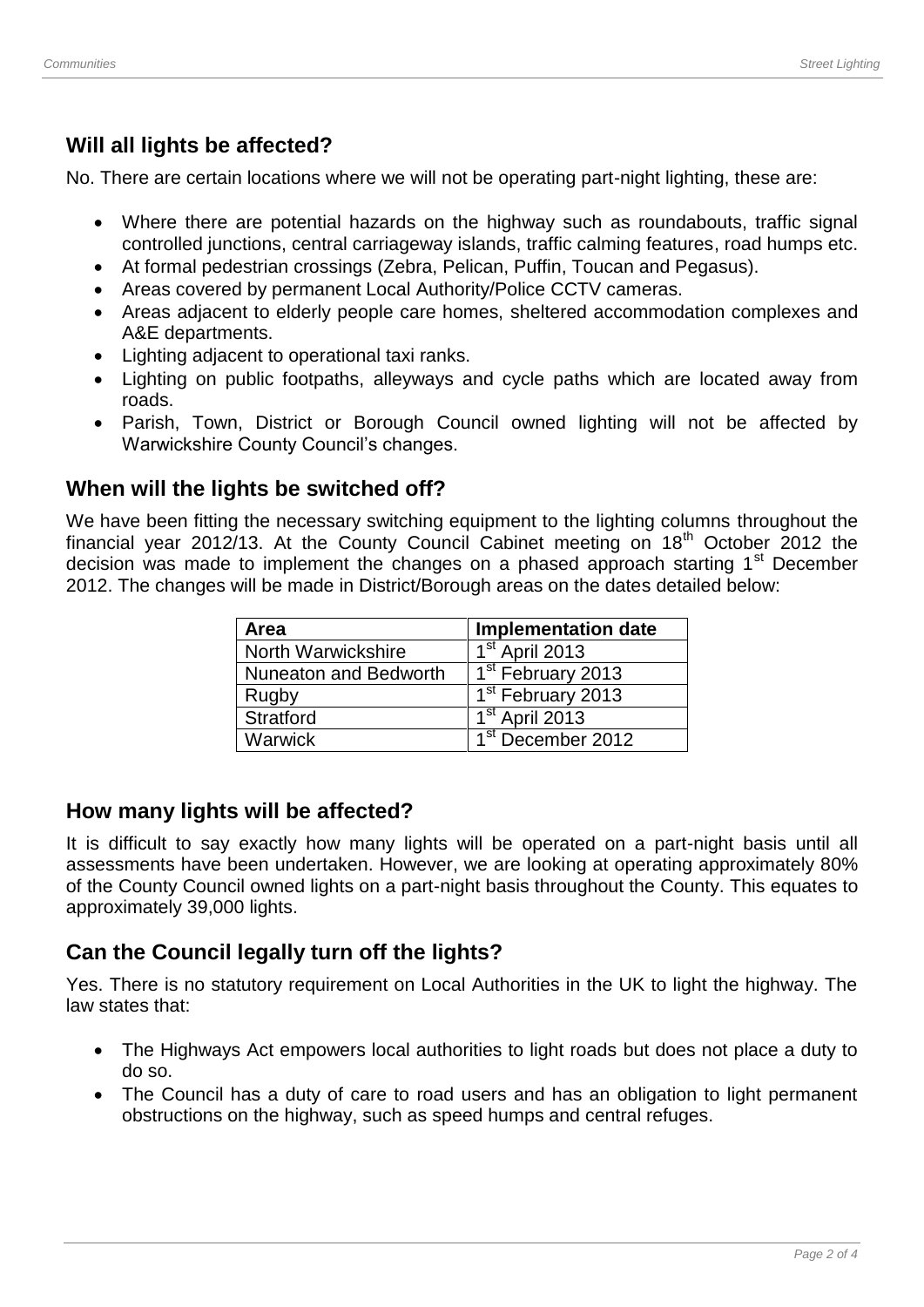## <span id="page-2-0"></span>**Will any lighting be switched back on?**

The County Council Road Safety and Community Safety teams will monitor traffic accidents and crime levels and if there is a significant increase, which could be put down to the part night operation of the lighting, the area will be reviewed by officers and lights may be turned back to all night operation.

Full-time lighting will not be reinstated in the following cases:

- Where there is a fear of increased crime
- To provide increased lighting to aid recreational or social activities

In the case of an emergency, such as road traffic collision or an area search, the Police will be able to request the lights to be switched back on for the duration of the incident.

#### <span id="page-2-1"></span>**Have lights been switched off in other parts of the Country?**

Yes. Part-night lighting has been introduced in Buckinghamshire, Devon, Dorset, Essex, Gloucestershire, Leicestershire, Powys and Oxfordshire. There are many other Councils who are now implementing or considering part-night lighting.

#### <span id="page-2-2"></span>**I live in a rural village will my light be affected?**

Only lighting owned and maintained by Warwickshire County Council will be affected. Some villages and small towns own and maintain the lighting which is classed as footway lighting. A list of Parish and Town Councils with their own footway lighting is available on the **[Website](http://www.warwickshire.gov.uk/streetlighting)**

#### <span id="page-2-3"></span>**Will 30mph speed limits be affected if lights are switched off?**

No. A 30mph speed limit automatically applies in any road containing a system of street lights not more than 200 yards apart, unless signposted with different speed limit. There is currently no law stating that these lights have to be switched on all night for the speed limit to be applicable. Therefore, motorists are advised that the usual 30mph speed limit will be in place regardless of whether the lights are switched on or not.

## <span id="page-2-4"></span>**Can't you just dim lights instead of switching them off?**

Not all types of light can be dimmed and those that could be dimmed require additional equipment which is very expensive to purchase and fit meaning savings take many years to achieve. In future years we will be looking at dimming new installations where the necessary dimming equipment is installed by the manufacturer at the factory which reduces the cost.

## <span id="page-2-5"></span>**Why can't you switch off every other light?**

Switching off every other light would not give us the required savings.

#### <span id="page-2-6"></span>**Can't you just fit lower power bulbs?**

No. The bulbs or lamps are controlled by specific gear within the lantern. To change the lamp to a lower energy type would require replacing the control gear which would not be cost effective. Where we are replacing or upgrading the lighting in an area we do always look at using lower energy equipment but this will still be operated on a part night basis to achieve the required savings.